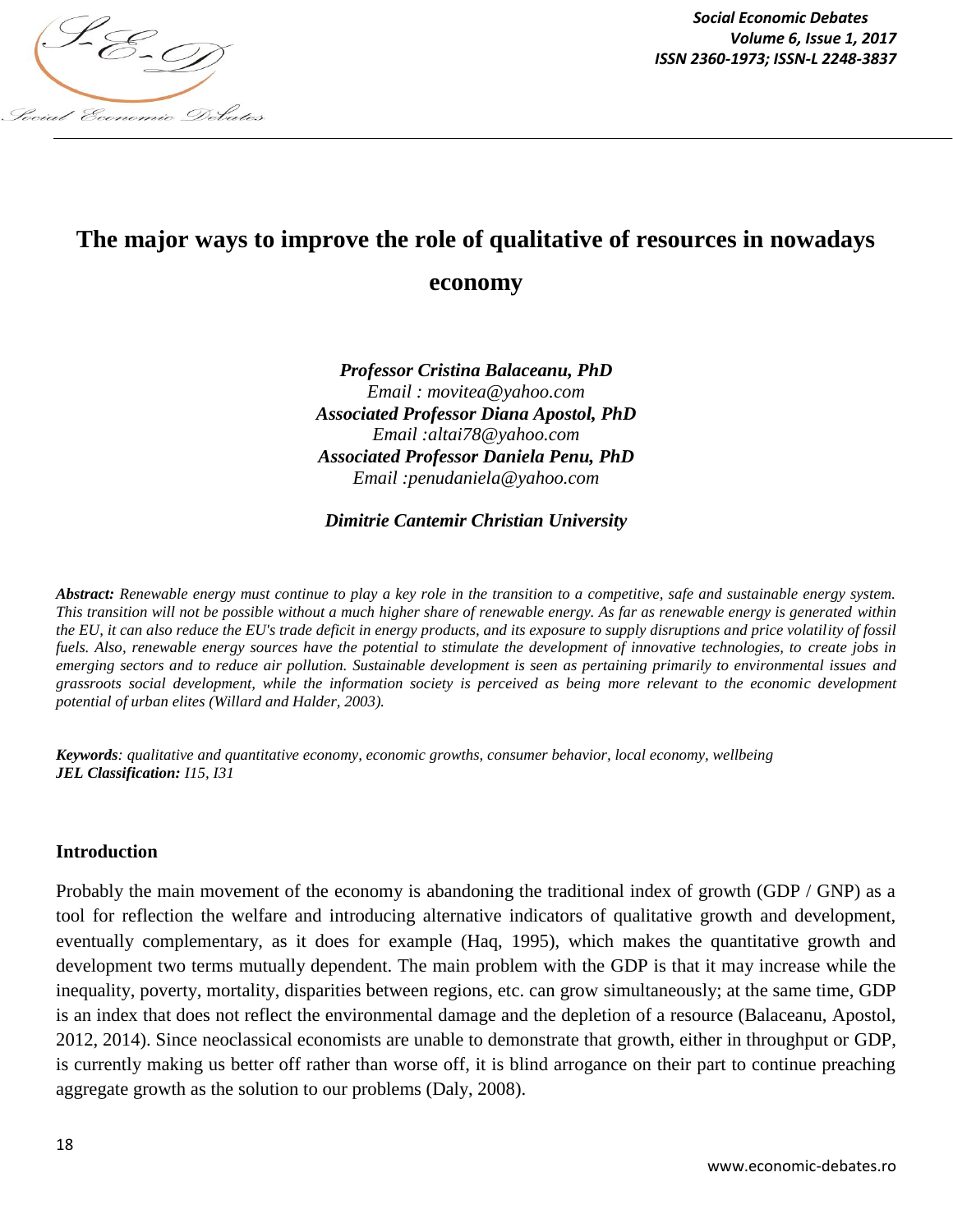

*Social Economic Debates Volume 6, Issue 1, 2017*

The implementation of sustainable development principles in contemporary economic thinking has generated the conceptual remodeling that expresses the new mechanisms of the economy. Thus, the concept of circular economy meets the theoretical representation of an economic system oriented towards the re-use of waste as raw materials and limiting the production of waste that cannot come back into the economic circuit. Circular economy is one that involves even its concept of operation, recovery and regeneration, as much as possible of resources, aiming to preserve, at the highest level, the value and usefulness of products, components and raw materials, distinguishing between technical and biological cycles. In this way, we can find solutions for two major issues affecting today's economy: the limited nature of resources and the pollution generated by the waste resulting from economic activities. In *The circular economy- a wealth of flows*, Ken Webster, (Webster, 2015) shows that the economic reality of the 21st century requires a shift from the paradigm of 'take-make and dispose', appropriate to economic mechanisms of the 19th century, to the business models of organization specific to a regenerative economy that reflects feedback- rich flows. At this point, human civilization is faced with the need to address more responsibly the issue of waste generated by economic activities; these must be reattached to the economic flows and become, finally, a growth factor. It outlines a new vision of economic advantage which is oriented both towards the design of waste as well as the streamlining access to those who hold them. Besides, a circular economy entails changes in the occupational structure of the human resources and requires compulsorily a new fiscal policy, both at the Community level and at the global level. A measure whereby the factual borders become irrelevant for the virtual user and the time resource is reasonable, is the implementation of the concept of the smart economy at the level of the global economy.

By implementing the concept of smart economy, the time can be taken as an economic value, from its rational use benefitting the producer or the user, its value consisting of smart products that it makes, or are likely to be achieved.

Thus, creativity and innovation are essential attributes characterizing the 'smart economy' through which the economic environment wins due to the progress of science, skills enhancement and the performances of each individual in the working process, the completion of a function between the competencies and performance through correlation with science and technology.

Transferring knowledge from concept to reality is achieved through the creation of smart city that deserves the modern individual needs for development, user of knowledge, conceptual and thinking freedom, rational, follower of the principles of sustainability and durability. Smart city is not just an efficient information system, catalyst of energies and intelligent solutions, but a projection of what designates the future on the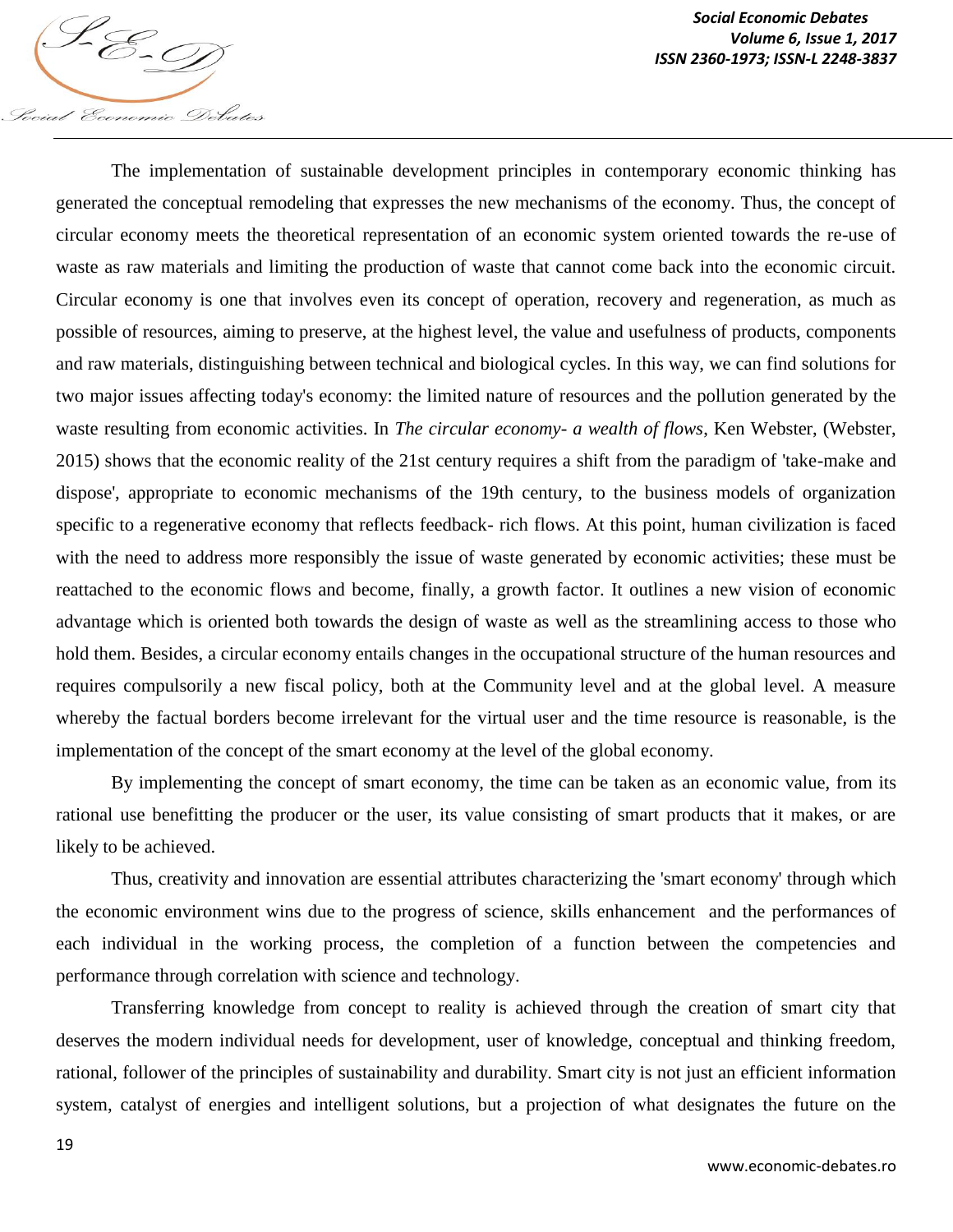

individual by reference to the resources and the knowledge economy.

#### **Assertions on the contemporary economy and the need of connecting it with eco-economy**

Currently, as a result of structural mutations in the labour market, combined with changes in education, as a result of the scientific progress, of the advance of scientific research, there should be considered new ways of addressing the economy in direct compatibility with the consumer expectations, manufacturers ' requirements, and the trends of the global markets. Any act of economic production and consumption must be related to the concept of efficiency in the sense of making rational use of economic resources, and the concept of utility, namely the selection of a good which meet the needs of such a consumer, by taking into account the preference-budget report.

For this reason, the individual, through his actions, constitutes an economic Act, which implies that education is becoming a prerequisite for welfare levels that can be achieved, as a result of the following factors: educational, cultural, economic, environmental, social and regional policies etc. Through ecoeconomy and such concepts as circular economy or smart economy, the individual will correct a number of issues that interfere with the (medium) human-material-natural report through the use of resources under conditions of economic sustainability.

## **Dealing with the role of the economic stakeholders**

Through actions centered on human development and entrepreneurship, society will provide a potential of generating some rational economic behaviours, based on efficient use of resources, awareness of resource depletion on the danger and the possibility of market expansion. The economic process should be based on the reproduction ability of certain pre-existent economic factors, with limited length of use, implying also a limited stock of ecological capital.

The issue of the economy is how exactly it will capitalize on this ecological capital stock. For this purpose, the whole attention is focused on the production process and the distribution of revenues to support operations in the production of economic wellbeing. The following aspects are taken into account:

- producing economic goods allocated by the market, aiming to intensive use of economic resources;
- generating revenues to ensure economic prerequisites for a decent standard of living;
- the definition of the term 'decent' and identify those boundaries allowing maintenance of the expected levels of economic utility at various levels of income fluctuations;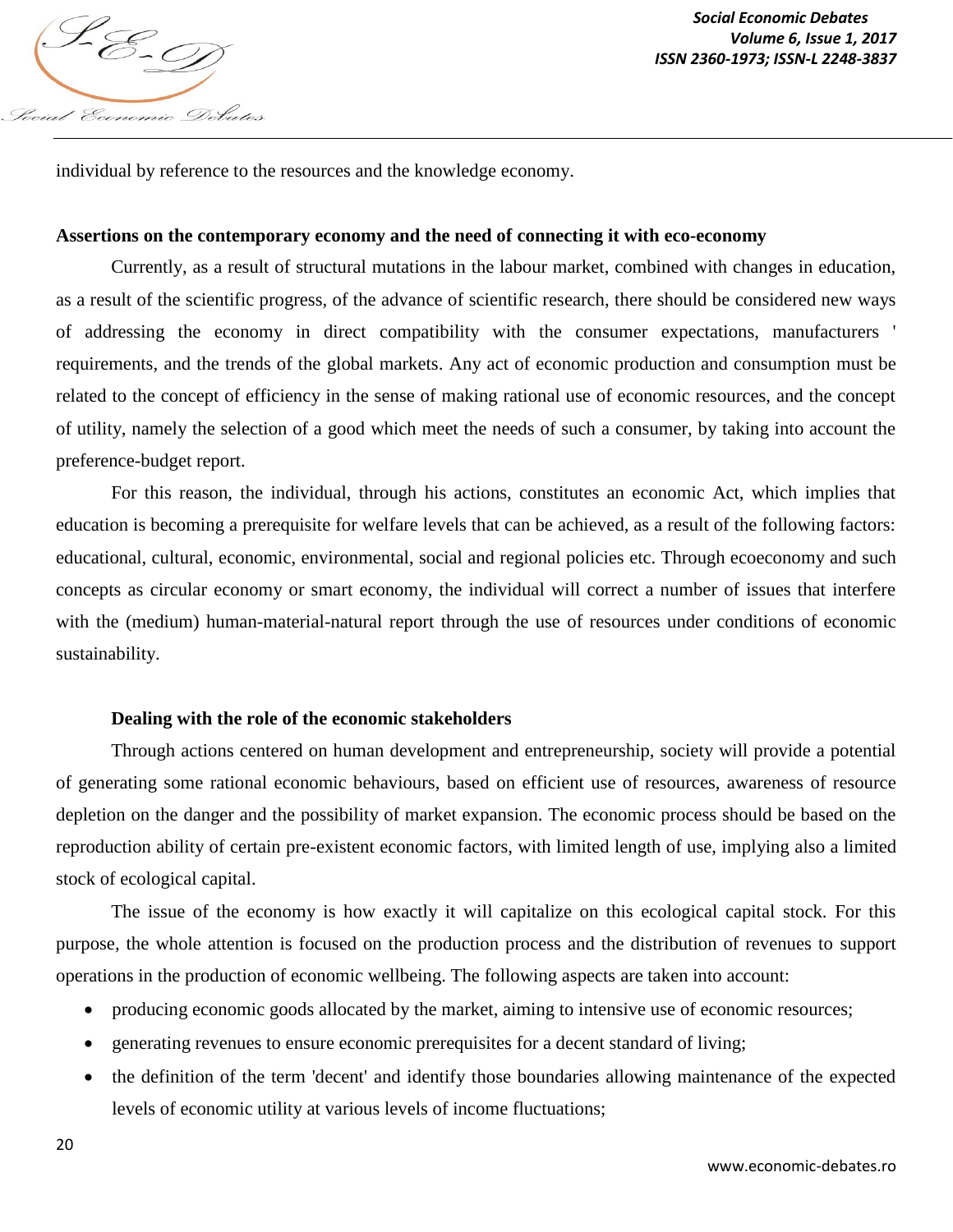- imposing a certain institutional threshold to the income as a result of the tax rates;
- the strengthens of the real economy, generating taxable incomes, of the passive beneficiaries, as part of a nominal economy, as a whole. It is also taken into account the fact that a sustainable use of the economic resources is tightly linked to the process of involving in the economic activity all the labour resources, thus generating an active, creative and participative behaviour.
- the transferability of the economic resources, inclusively at the level of the local economy, which triggers a certain approach of the economy on the basis of relative benefits, efficient capitalization of the productive potential, increase of the complimentary degree between the economic areas and the nomination of the market relations considering strictly the competitiveness criteria.

As we well know, the State is an economic actor whose functions are tightly related to the goals such as wealth achievement, improvement of the living standards, assistance and protection for the population with low incomes, assurance of a balance in terms of social equity and social justice. The most important objective, with major implications for overall economic mechanism, is the function of the orientation of economic activity through economic policies, outlining a particular trend of economic growth and development in line with the state's political doctrine. Economic policies influence economic mechanism through a system of levers and tools, both directly and indirectly that, through mutual and systemic interaction ratios, and give or not consistency to the economical Act.

In the Romanian post revolution economy, the lack of systemic approach of the economic politics compounded with the political doctrines of the governments that were not compatible with the liberal economic doctrine, specified to the market economy, led to a fragile economic mechanism that is not competitive with the mechanism of the E.U. The causes, on the one hand, could be the low productivity of the production factories, and, on the other hand, the existence of an unfavourable competitive environment.

• transferability of economic resources, including the local economy, which means addressing the economy on the principle of relative advantages, an efficient use of the productive potential, enhancing the complementarities between economic regions, the establishment of market relations strictly on grounds of competitiveness.

In our opinion, productivity growth occurs as a result of a sustained investment effort by those sectors and branches of the economy where there are relative advantages through the quality-price ratio on the local markets, as well as the regional or worldwide ones. An active economic policy must identify the sectors of the economy where there are such competitive advantages, and must intervene through fiscal and monetary levers

Social Economic Debates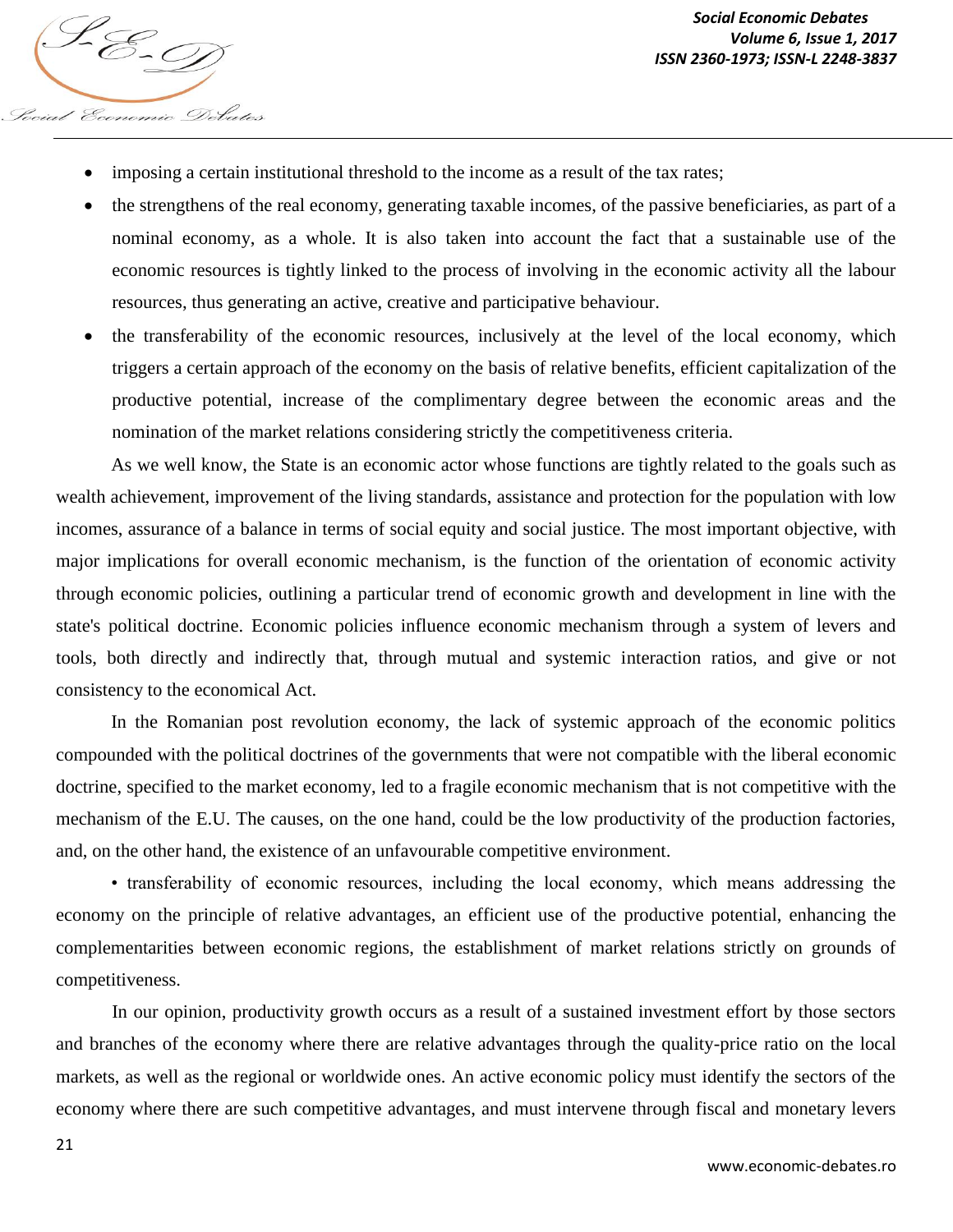

designed to attract and preserve investments. Frequent changes of economic policy, either as a result of developments in the political environment, whether as a result of the influence of pressure groups, will cause investors ' attitude to be labile, with direct repercussions on the level of production and hence the employment rate. Another element influencing productivity is procuring inputs, regarded both qualitatively and quantitatively. From a quantitative point of view, Romania has a high volume of production factors, what constituted and still constitute a comparative advantage.

If we look from the viewpoint of qualitative, the statistical data shows that the labour force is increasingly weakly qualified, with competencies that do not match in the current structure of workplaces with low motivation, which is a relative loss, with a direct effect on the decrease in productivity. In this sense, the economic policy of the state should take into account the social programmes of awareness of the population on the importance of education in the present society, prevention of school abandonment, whilst ensuring a minimal income per family.

As it is well known, the competition is the key to the success of an economy. Fiscal instability in Romania, transmitted to the business environment, as a result of a lack of budgetary foresight and rigid instruments of budgetary policy including the lack of transparency regarding the process of redistribution of budgetary incomes, and all these compounded with the high cost of credit in the economy, make the profitability and efficiency of the actions undertaken by private entrepreneurs to be low. This fact reinforces the conviction that Romania is not yet a functioning market economy, and that interest groups pressure creates huge failures in both resource allocation mechanism and the mechanism of redistribution of the benefits.

It's hardly shown who is at fault for the lack of competitiveness of Romania and for his inability to harness the resources of its own and borrowed in order to achieve an optimal level of wellbeing. One solution would be to intensify production and markets by promoting the economic potential of active. There are numerous opportunities for attraction of human capital for productive especially in agriculture, tourism, industry, craft industry, but I believe that labour from Romania lacks the ability, motivation and involvement especially coordination and organisation. Perhaps the anguish inherited since the Communist regime has not yet been overcome, or perhaps the high level of corruption in administration leads to lack of motivation and involvement, but Romania cannot develop economically and socially if imports most consumer products, if exports an important volume of raw materials and if running a limited number of economic operations corresponding to a lohn production and then leaving the resources untapped and wasting the production factors.

I think it is appropriate the active involvement of the State through social policies related to restructuring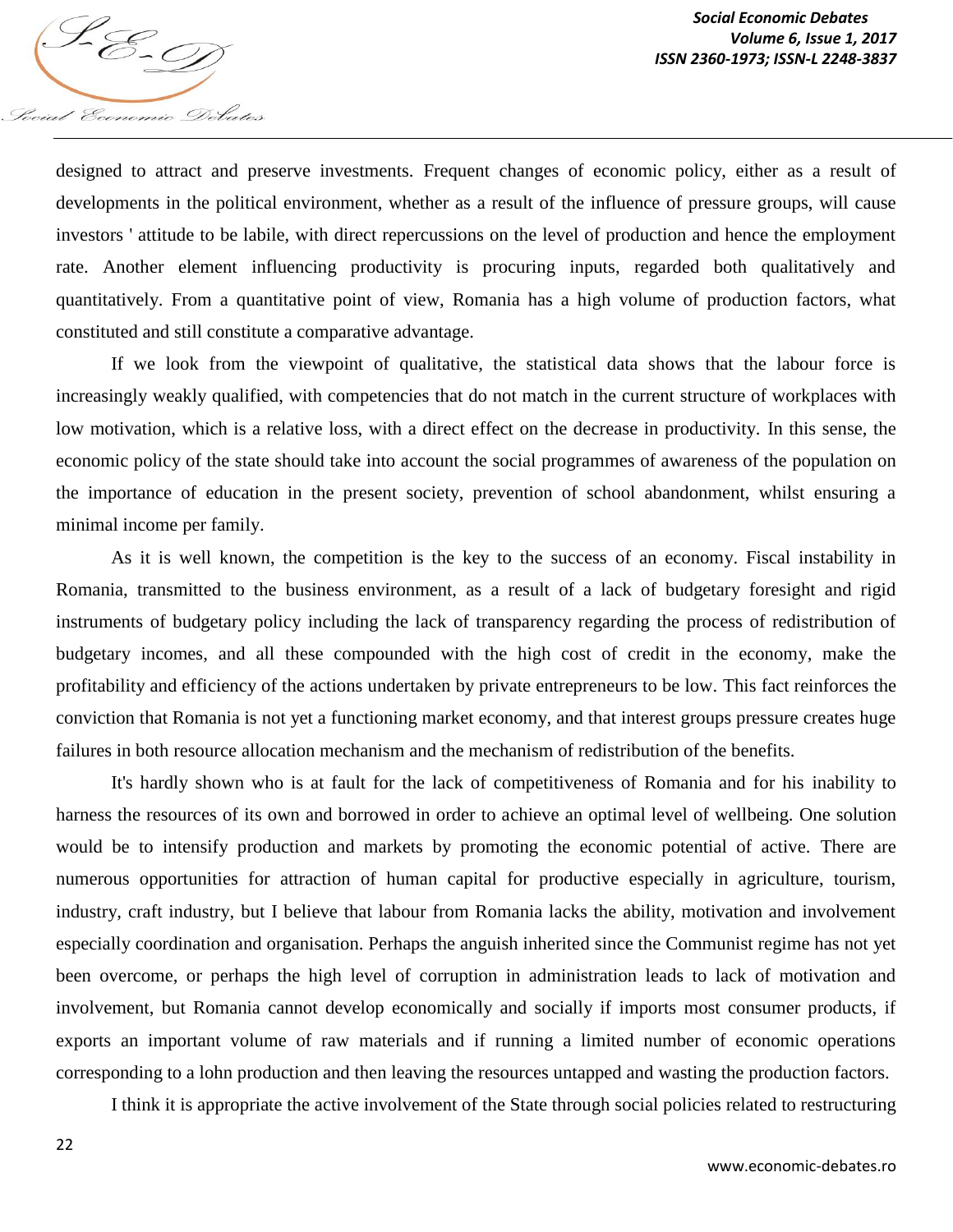

employment restructuring, attracting civil society and private interest for rethinking and reconfiguring the system market from Romania in order to create preconditions for the effective conservation and exploitation of domestic economic potential. Romania also needs to implement a policy mix of budgetary and monetary tax, which outlines an attractive business environment and stimulating action, in which interest groups aimed at adding value and only intensify internal and external competitiveness.

In essence, the factors that drive forward economic growth can be synthesized into those that support entrepreneurial development. Entrepreneurship aims to increase the level of income of the entrepreneur and of the society, which contributes to the growth and economic development. It's very interesting how the current society develops the entrepreneurial spirit and initiative, as decisive for achieving the economic goals of the primordial, such as employment and wealth creation.

Through entrepreneurship individuals create capacities for their creative energies in order to obtain sources of income for themselves and the community, become motivated to increase the quality of services offered to consumers, create economic goods to meet the needs of the application being forced toward the efficient use of resources precisely as a consequence of the necessity of providing reliable economic goods through the quality-price ratio, and are interested in their image on the market proliferated by the image of products existing on the market.

In fact the entrepreneur identifies with the community, is part of the system of local governance, generating community welfare and campaigning for a system of correct governing. It is, in this way, a promoter of the management system of the country.

The *Production and the sustainable consumption* index characterize the level of the use of natural resources considering the principles of eco/efficiency by referring to:

- managing waste as a result of eliminating any misuse of resources as well as the control of the greenhouse gases emissions that may affect the bio/system and the eco/echilibrum of Terra (in such a context, the *Producing waste with exception of major scrap* index distinguishes itself)
- $\triangleright$  models of consumption of the main energy intensive resources that may generate pollution (the *Consumption of electric energy in households* index)
- $\triangleright$  models of production which, through the use of clean technologies, incorporating high-tech scientific research and contributes to maintaining the natural balance (*Organisations and sites registered with the environmental management and audit* index (*eco-management and Emas audit scheme*)).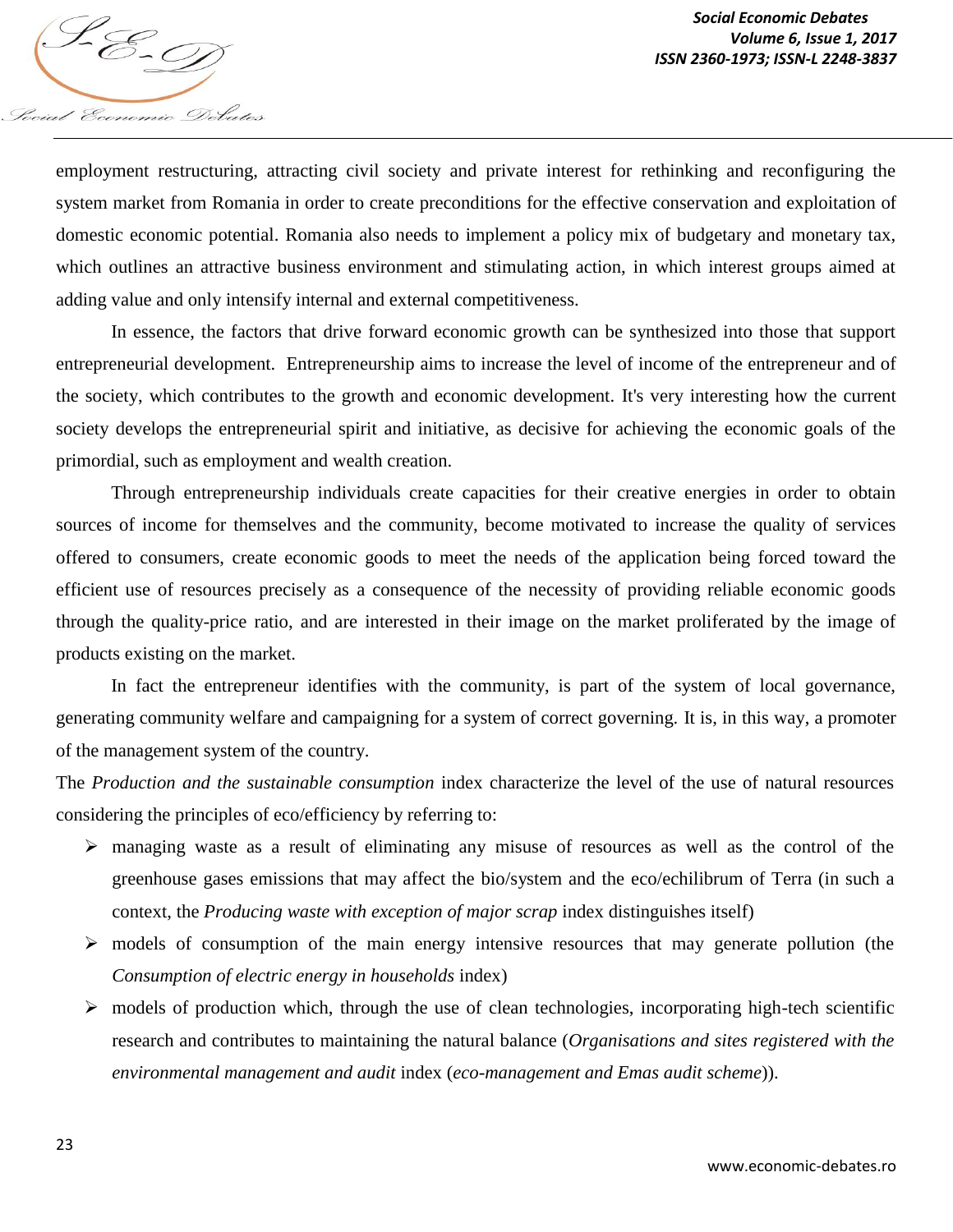

# Table no. 1- Productivity of the resources

| Productivity for the resources |        |        |                     |                     |        |        |        |        |
|--------------------------------|--------|--------|---------------------|---------------------|--------|--------|--------|--------|
| Euro per kilogram, 2010        |        |        |                     |                     |        |        |        |        |
| Country/year                   | 2007   | 2008   | 2009                | 2010                | 2011   | 2012   | 2013   | 2014   |
| $EU-28$                        | 1.5764 | 1.5984 | $\overline{1.7328}$ | 1.8218              | 1.7832 | 1.9123 | 1.9622 | 1.9819 |
| Belgium                        | 2.011  | 2.0169 | 2.1858              | 2.228               | 2.1435 | 2.379  | 2.4408 | 2.3572 |
| Bulgaria                       | 0.2622 | 0.257  | 0.308               | 0.3124              | 0.2867 | 0.2925 | 0.3049 | 0.2812 |
| Czech Republic                 | 0.7953 | 0.8298 | 0.8651              | 0.9318              | 0.9005 | 1.0033 | 1.0139 | 1.0032 |
| Denmark                        | 1.7443 | 1.8145 | 2.0907              | 2.2674              | 1.9763 | 2.01   | 2.1474 | 2.1755 |
| Germany                        | 1.9416 | 1.9763 | 1.9587              | 2.0384              | 1.9543 | 2.0185 | 2.0435 | 2.0976 |
| Estonia                        | 0.4579 | 0.4774 | 0.435               | 0.4416              | 0.4455 | 0.4689 | 0.4465 | 0.4516 |
| Ireland                        | 0.9809 | 1.0786 | $\overline{1.3295}$ | $\overline{1.5493}$ | 1.6855 | 1.8423 | 1.6938 | 1.8319 |
| Greece                         | 1.0232 | 1.074  | 1.2102              | 1.2783              | 1.2916 | 1.309  | 1.3666 | 1.3787 |
| Spain                          | 1.1897 | 1.3738 | 1.6254              | 1.8297              | 2.0542 | 2.4915 | 2.6049 | 2.6848 |
| France                         | 2.211  | 2.2625 | 2.4544              | 2.5519              | 2.5293 | 2.6075 | 2.6193 | 2.6004 |
| Croatia                        | 0.8266 | 0.7352 | 0.8676              | 1.0088              | 1.016  | 1.0908 | 1.0258 | 1.0968 |
| Italy                          | 2.0364 | 2.0732 | 2.1794              | 2.3536              | 2.4413 | 2.7983 | 3.1488 | 3.0517 |
| Cyprus                         | 0.8864 | 0.6103 | 0.761               | 0.8282              | 0.8472 | 1.1262 | 1.4647 | 1.6329 |
| Latvia                         | 0.4542 | 0.518  | 0.5767              | 0.4807              | 0.4609 | 0.4981 | 0.4843 | 0.5073 |
| Lithuania                      | 0.6472 | 0.6252 | 0.7899              | 0.7287              | 0.7123 | 0.8061 | 0.6895 | 0.7569 |
| Luxemburg                      | 3.1327 | 3.5586 | 3.4543              | 3.6405              | 3.7288 | 3.6739 | 3.5977 | 3.8106 |
| Hungary                        | 0.8479 | 0.7626 | 0.8919              | 0.982               | 1.007  | 1.1388 | 1.0115 | 0.8897 |
| Malta                          | 1.7796 | 2.0728 | 1.9003              | 2.2946              | 1.7843 | 1.6017 | 1.878  | 1.4218 |
| Netherland                     | 3.185  | 3.1095 | 3.2017              | 3.2699              | 3.4008 | 3.4938 | 3.7328 | 3.6827 |
| Austria                        | 1.4282 | 1.5318 | 1.58                | 1.6041              | 1.5724 | 1.6163 | 1.67   | 1.7102 |
| Poland                         | 0.5201 | 0.528  | 0.5643              | 0.561               | 0.4761 | 0.5548 | 0.5946 | 0.6169 |
| Portugal                       | 0.8132 | 0.7763 | 0.8372              | 0.9165              | 0.9695 | 1.0139 | 1.1492 | 1.1373 |
| Romania                        | 0.2953 | 0.2494 | 0.295               | 0.317               | 0.2848 | 0.2942 | 0.3028 | 0.3236 |
| Slovenia                       | 0.7875 | 0.9242 | 1.0313              | 1.1045              | 1.2342 | 1.3858 | 1.3982 | 1.3409 |
| Slovakia                       | 0.8918 | 0.8176 | 0.8767              | 0.9376              | 0.9325 | 1.0923 | 1.1597 | 1.0748 |
| Finland                        | 0.9594 | 0.9545 | 1.0624              | 1.0128              | 1.0283 | 1.0599 | 1.02   | 1.0985 |
| Sweden                         | 1.7931 | 1.7925 | 1.9615              | 1.8487              | 1.7992 | 1.7844 | 1.7587 | 1.7499 |
| <b>Great Britain</b>           | 2.6051 | 2.7612 | 3.0118              | 3.1425              | 3.1759 | 3.3214 | 3.3532 | 3.4915 |

Source: processed data from www.eurostat.org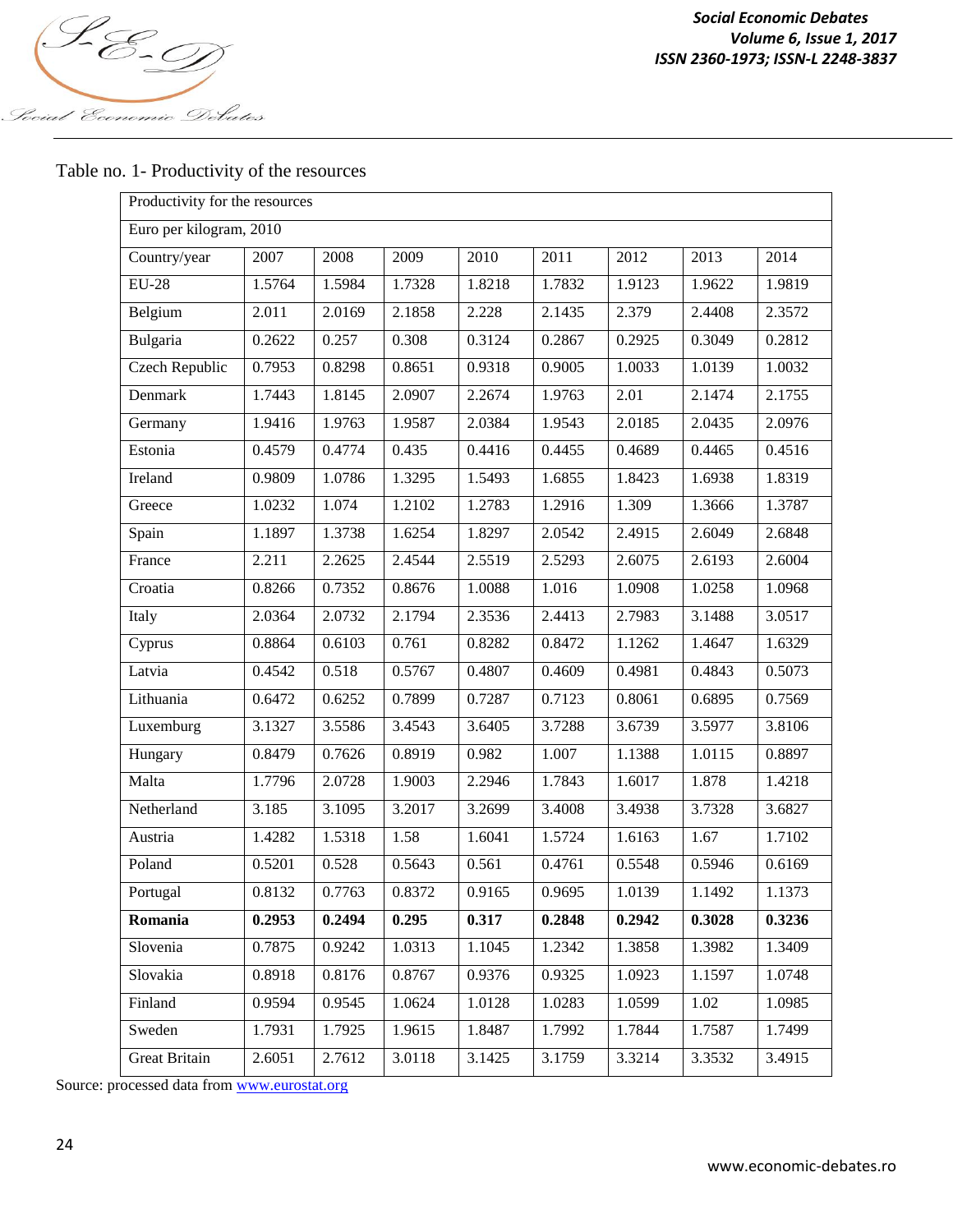Economic Debates

*Social Economic Debates Volume 6, Issue 1, 2017 Volume 6, ISSNe 1, 2011*<br>ISSN 2360-1973; ISSN-L 2248-3837<br>ISSN 2360-1973; ISSN-L 2248-3837



Graph no. 1- Graphical representation of the productivity of the natural resources, Romania in report with EU, between 2007-2014

Source: author's contribution after processing Eurostat data

The *Resource productivity* indicator expresses the annual quantity of raw materials extracted from the national territory of the local economy, adjusted by the balance of incomes in relation to what happens abroad. Romania is found to record low levels of the indicator in relation to the EU-28 average, which shows that the degree of use of natural resources exploitation in order to cover the needs of consumers is reduced, either by the precariousness of the means and mechanisms that confer competitive foreign economical goods or either through the use of rigid institutional levers, having the effect of the contraction of the production of goods.

We believe that the institutional factor should be directed towards the development of the local economy through attracting and using of natural resources, as part of training of the economic system through the training of economic supply, creating jobs, attracting investment, innovation, industrialization and capitalization (for this purpose, the following indicators are considered: *Eco-label licenses*, *Area in accordance with the agrienvironmental commitment*, *The area included in the organic farming*, *Livestock density* index).

#### **Conclusion**

25 The necessity of studying economics is not a problem. To do/make economy is a constant of daily life, whether we choose to consume goods, whether they make family budgets or budgets of a productive society. To save resources, actually represents a method that an individual wants to integrate himself into the society, to